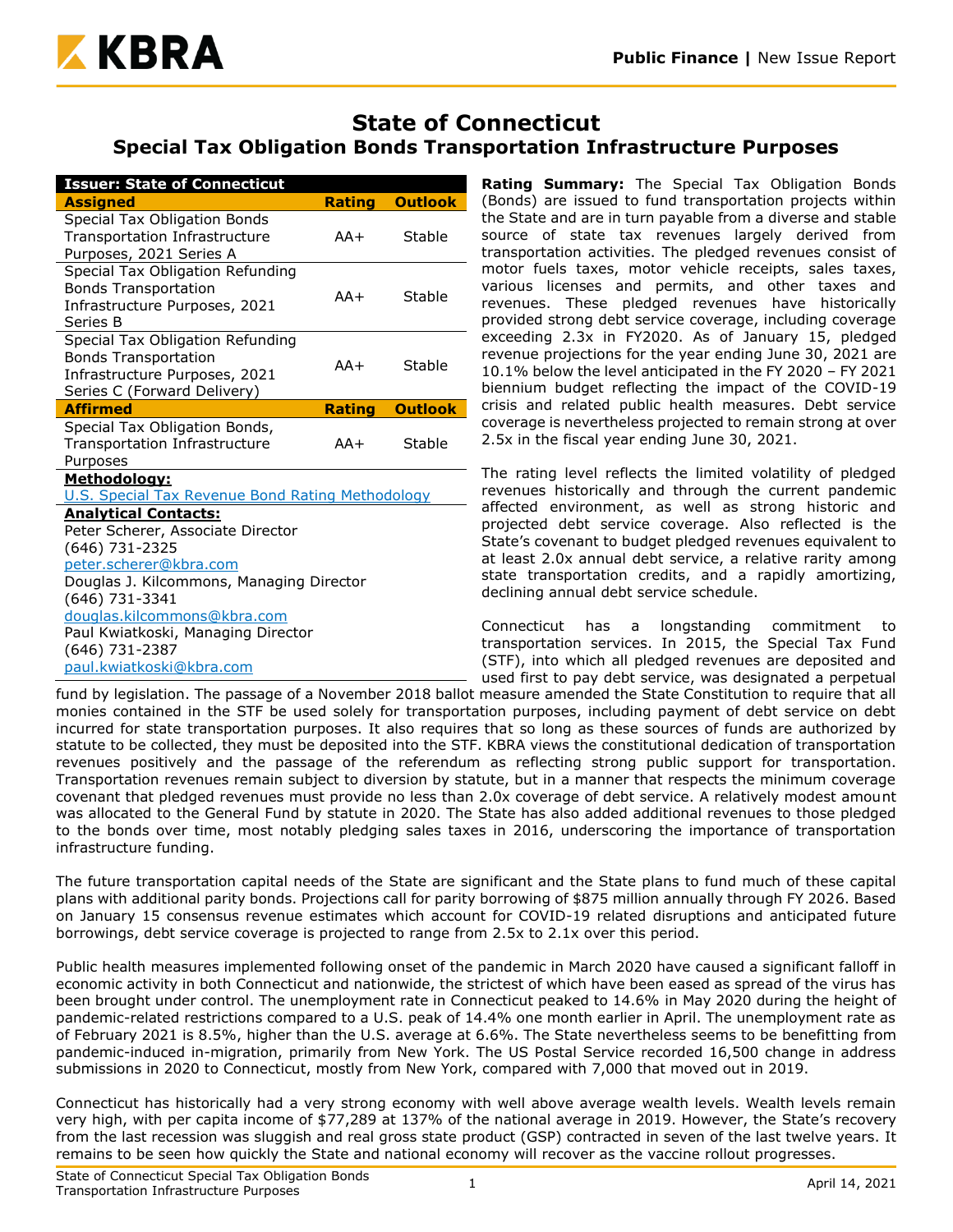The Stable Outlook reflects KBRA's expectation that debt service coverage on the bonds will remain ample in the near term despite COVID-19 related economic disruption because of the diversity and historic performance of the pledged revenues.

#### **Key Credit Considerations**

KBRA continues to monitor the direct and indirect impacts of the COVID-19 virus. Click [here](https://www.krollbondratings.com/search/publications?page=1&publicationType=Research%20Report&q=covid-19§ors=Public%20Finance) to access KBRA's ongoing research on the topic. Rating level reflects the following key credit considerations:

Credit Positives

- Stable source of revenues provides good coverage of debt service.
- The State's commitment to transportation capital funding is strong and is buttressed by the public support for transportation purposes reflected in the passage of the November 2018 referendum.
- Legal protections are favorable including the covenant to maintain at least 2.0x annual debt service coverage.

Credit Challenges

- The State's rate of economic recovery has been significantly slower than that of the U.S. and New England region over the last several years.
- The level of unfunded pension liabilities remains high.

# **Rating Sensitivities** ▪ More rapid growth in the State's economy. **+**

**•** An economic downturn that leads to declining coverage levels and budgetary pressure on the State.

| <b>Highlights</b><br>FYE June 30 (dollars in millions) |           |                          |
|--------------------------------------------------------|-----------|--------------------------|
|                                                        | 2020      | $2021$ Est. <sup>1</sup> |
| <b>Pledged Revenues and Coverage</b>                   |           |                          |
| Motor Fuels Tax                                        | \$<br>478 | \$<br>467                |
| Oil Companies Tax                                      | 230       | 204                      |
| Licenses, Permits, Fees                                | 129       | 130                      |
| Sales Tax - DMV                                        | 73        | 94                       |
| General Retail Sales and Use Tax                       | 401       | 442                      |
| Motor Vehicle Receipts                                 | 242       | 333                      |
| Other, Net                                             | (36)      | 21                       |
| Total                                                  | 1,517     | 1,691                    |
| Combined Sen. and Sub. Lien DS                         | \$<br>651 | 689                      |
| <b>Debt Service Coverage Ratio</b>                     | 2.3x      | 2.5x                     |
| <b>Economic Data</b>                                   |           |                          |
| Per Capita Personal Income (2019)                      | \$77,289  |                          |
| as a $%$ of U.S.                                       | 137%      |                          |
| Population (2019)                                      | 3,565,287 |                          |
| Growth 2010 to 2019                                    | $-0.4%$   |                          |
| Real GSP, % Chg. 2010 to 2019                          |           |                          |
| Connecticut                                            | 1.4%      |                          |
| New England                                            | 13.5%     |                          |
| U.S.                                                   | 22.4%     |                          |
| (1) Concensus Revenue Estimates                        |           |                          |
|                                                        |           |                          |

| <b>Rating Determinants (RD)</b>   |       |
|-----------------------------------|-------|
| 1. Legal Framework                | AAA   |
| 2. Nature of Special Tax Revenues | AAA   |
| 3. Economic Base and Demographics | $AA-$ |
| 4. Revenue Analysis               | $A+$  |
| 5. Coverage and Bond Structure    | AAA   |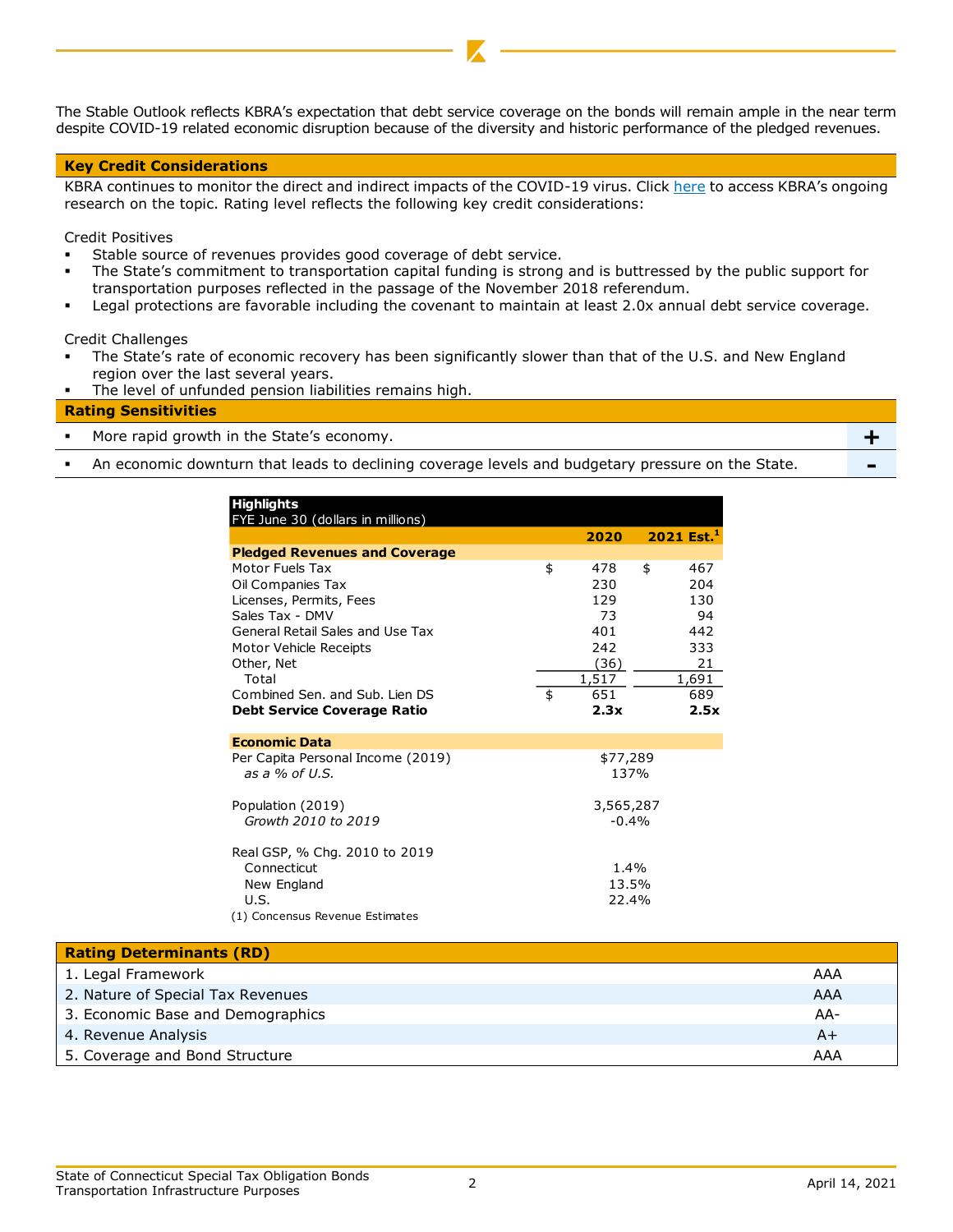# **RD 1: Legal Framework**

KBRA views the legal and statutory framework underlying the issuance of the State's Special Tax Obligations as providing strong bondholder protection. In 2015, the General Assembly passed legislation that established the Special Tax Fund (STF) as a perpetual fund and stated that, once funds are deposited in the STF, these funds can only be used for transportation purposes. The passage of a November 2018 ballot measure amended the State Constitution to establish the STF as a permanent fund of the State.

#### **State Coverage Covenant**

Under the Senior Indenture, the State covenants to provide pledged revenues in each fiscal year, computed as of the end of the fiscal year, in an amount equal to at least 2.0x the aggregate debt service on all Senior Bonds. KBRA considers the existence of the State covenant as positive and views the required 2.0x coverage level as strong. In the event that debt service coverage does not meet the 2.0x requirement, the State must pass legislation within a year to satisfy this coverage requirement.

#### **Debt Service Reserve Fund**

The bonds are secured by debt service reserve funds which are cash funded in an amount equal to combined Senior and Second Lien MADS. Under both the Senior and Second Lien Indentures, upon issuance of additional bonds, the debt service reserve funds must be funded to combined lien MADS.

#### **Flow of Funds**

All pledged revenues collected by the State are identified and credited to the STF held by the State on a daily, monthly or quarterly basis, depending on the source. Pledged revenues will be transferred monthly, as follows:

First, to the debt service accounts in an amount equal to 1/12th of the principal and interest requirement on the Senior Bonds and Senior Notes in the next year.

Second, to the debt service reserve account under the Senior Indenture to maintain the fund requirement of maximum annual debt service.

Third, to the debt service accounts under the Second Lien Indenture in an amount equal to the principal and interest requirement on the Second Lien bonds and notes in the next year.

Fourth, to the debt service reserve account under the Second Lien Indenture to maintain the fund requirement of combined maximum annual debt service reflecting both the Senior and Second Lien Bonds.

Fifth, after all deposits have been made under the Senior and Second Lien indenture, pledged revenues are used, subject to annual appropriation by the General Assembly, for payment of debt service on State general obligation bonds issued for transportation purposes and to the payment of State budget appropriations for the State Department of Transportation and the DMV. Funds may not be used for the general purposes of the State, only transportation purposes.

The State redeemed the last outstanding Second Lien obligations on April 7, 2020.

#### **Additional Bonds Test**

Additional Bonds may be issued under the Senior Lien Indenture if pledged revenues paid into the STF for any period of 12 consecutive months out of the last 18 months, adjusted for enacted changes in taxes and fees and certified in a certificate issued by the OPM is equal to 2.0x combined debt service requirements on outstanding and proposed Senior and Second Lien Bonds and interest requirements on Senior Notes for the current and each succeeding fiscal year, which KBRA views as a conservative test.

# **Bankruptcy Assessment**

Under Chapter 9 of the U.S. Bankruptcy Code, state governments are not permitted to petition courts for protection from creditors, including holders of their general obligation debt.

# **RD 2: Nature of Special Tax Revenues**

KBRA views the pledged special taxes as providing a diverse, broad based source of payment for the bonds. The pledged revenues include a number of taxes and fees on transportation activity across the State: taxes on gasoline and diesel, a tax on gross receipts of oil companies and a diversity of fees and charges related to motor vehicles. In addition, pledged revenues include a portion of the State sales tax which is levied on a broad retail sales base. The pledged revenues are derived from activities and sales which KBRA views as essential goods and services.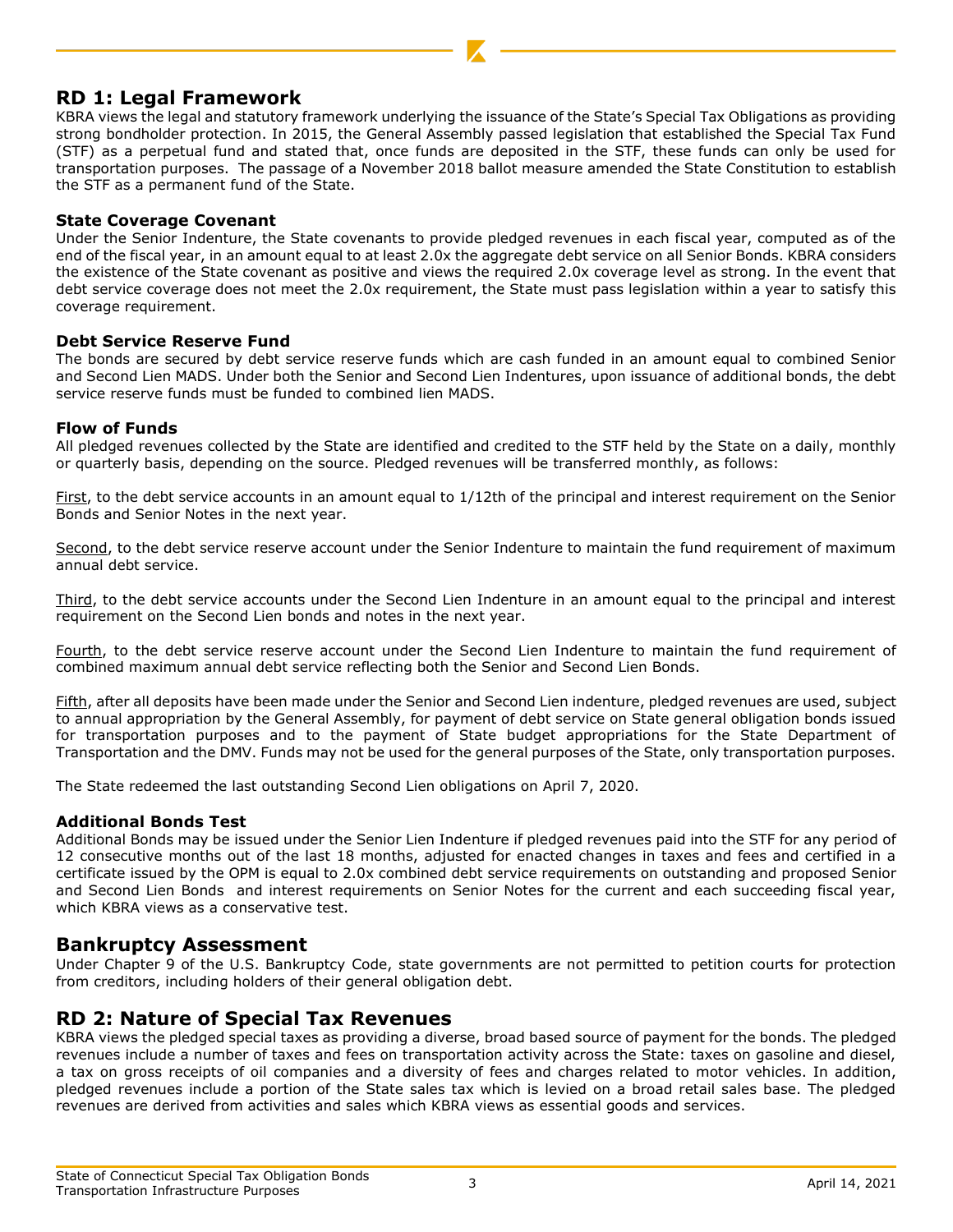# **RD 3: Economic Base and Demographics**

The State's economic base is highly developed but has experienced slow growth in recent years. Per capita personal income ranks first among the 50 States and high levels of educational attainment and low levels of poverty position the State well relative to peers in several areas. Population growth, however, has been flat since 2010 as the New England region and U.S. have grown more rapidly at 2.6% and 6.1%, respectively. Per capita personal income levels have also grown slowly in recent years and real gross state product (GSP) through 2019 has been nearly flat since 2010.

The State however continues to benefit from a diverse and highly productive economic base. In 2020, 13 "Fortune 500" companies were headquartered in Connecticut, including United Technologies Corporation (UTC), Cigna, Charter Communications, Hartford Financial Services and Stanley Black & Decker. The defense industry is an important component of the State's economy and has demonstrated renewed strength since 2002, a trend that is expected to continue. Major defense companies include Sikorsky Aircraft (a division of Lockheed Martin), and General Dynamics Corporation's Electric Boat Division.

UTC, historically headquartered in Hartford, CT completed a merger with Raytheon Company in April 2020 to form Raytheon Technologies. The consolidated entity is headquartered in Waltham, MA but Governor Lamont has stated that nearly all of UTC's 19,000 employees will remain in Connecticut, with approximately 100 moving to the new headquarters.

#### **Population**

Total population has declined slightly over the last six years, lagging the positive growth of the region and the U.S.



*Source: U.S. Bureau of Economic Analysis*

#### **Educational Attainment, Poverty, and Age Groups**

Educational attainment in Connecticut and the New England region is high relative to the U.S. Poverty in the State is well below the U.S. average. Connecticut's proportion of working age individuals is marginally higher than the U.S.



Bachelor degree or higher defined as "% of population over 25 with Bachelor's degree or higher". Poverty level defined as "portion of population living below the poverty line"

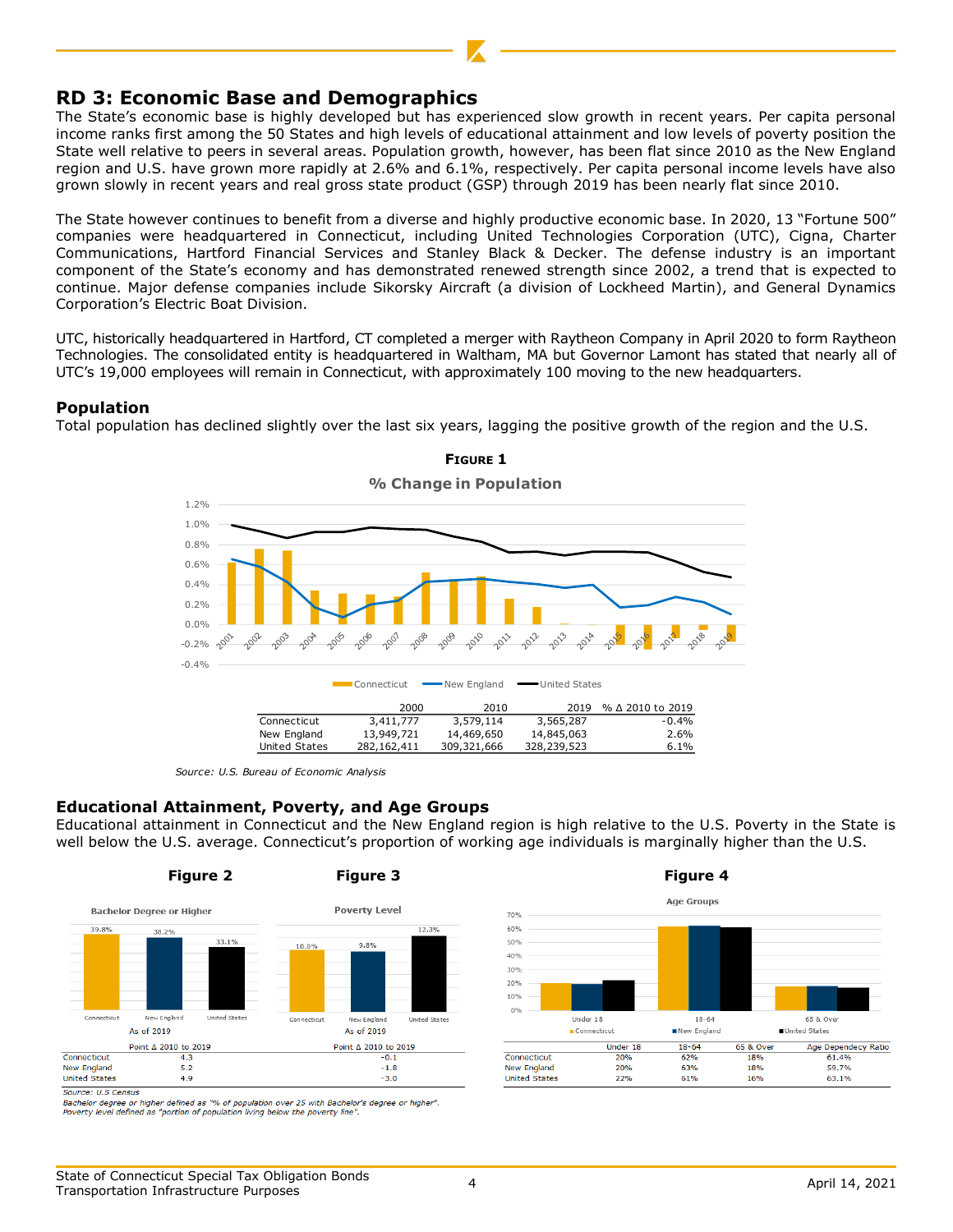#### **Per Capita Personal Income and State Income**

Per capita personal income at \$77,289 in 2019 is the highest in the country reflecting the concentration of the State's economy in high value-added industries. Per capita personal income growth however has lagged the New England region and U.S. over the past decade.



#### **Real Gross State Product**

Connecticut's real (inflation adjusted) GSP experienced a more pronounced decline and weaker recovery following the Great Recession than the region and U.S. overall, contracting in seven of the last twelve years. In KBRA's view, the decline reflects poor performance in the State's pharmaceuticals and financial activities sectors, both of which were outsized contributors to growth in the decade preceding the Great Recession. The financial activities sector has declined from 31.0% of GSP in 2009 to 27.7% in 2019. Pharmaceutical sector activity has additionally declined due to the reduction of activity in the State by Pfizer, Bayer, and Bristol Myers Squibb. This drag is evidenced by the decline in chemical manufacturing as a share of total GSP from 7.5% in 2006 to 1.7% in 2017.<sup>1</sup>



Note: Output for the "United States" represents GDP of the United States, not the sum of all 50 states.

#### **Employment**

Unemployment has historically tracked closely with the U.S. and the New England region but has diverged during the first two months of 2021. In February, the State unemployment rate was 8.5%, higher than the unemployment rate in both New England (6.9%) and the U.S. (6.6%).

State of Connecticut Special Tax Obligation Bonds State of Connecticut Special Tax Obligation Bonds<br>Transportation Infrastructure Purposes 6 April 14, 2021

<sup>&</sup>lt;sup>1</sup> Most recent GSP data for chemical manufacturing sector is 2017.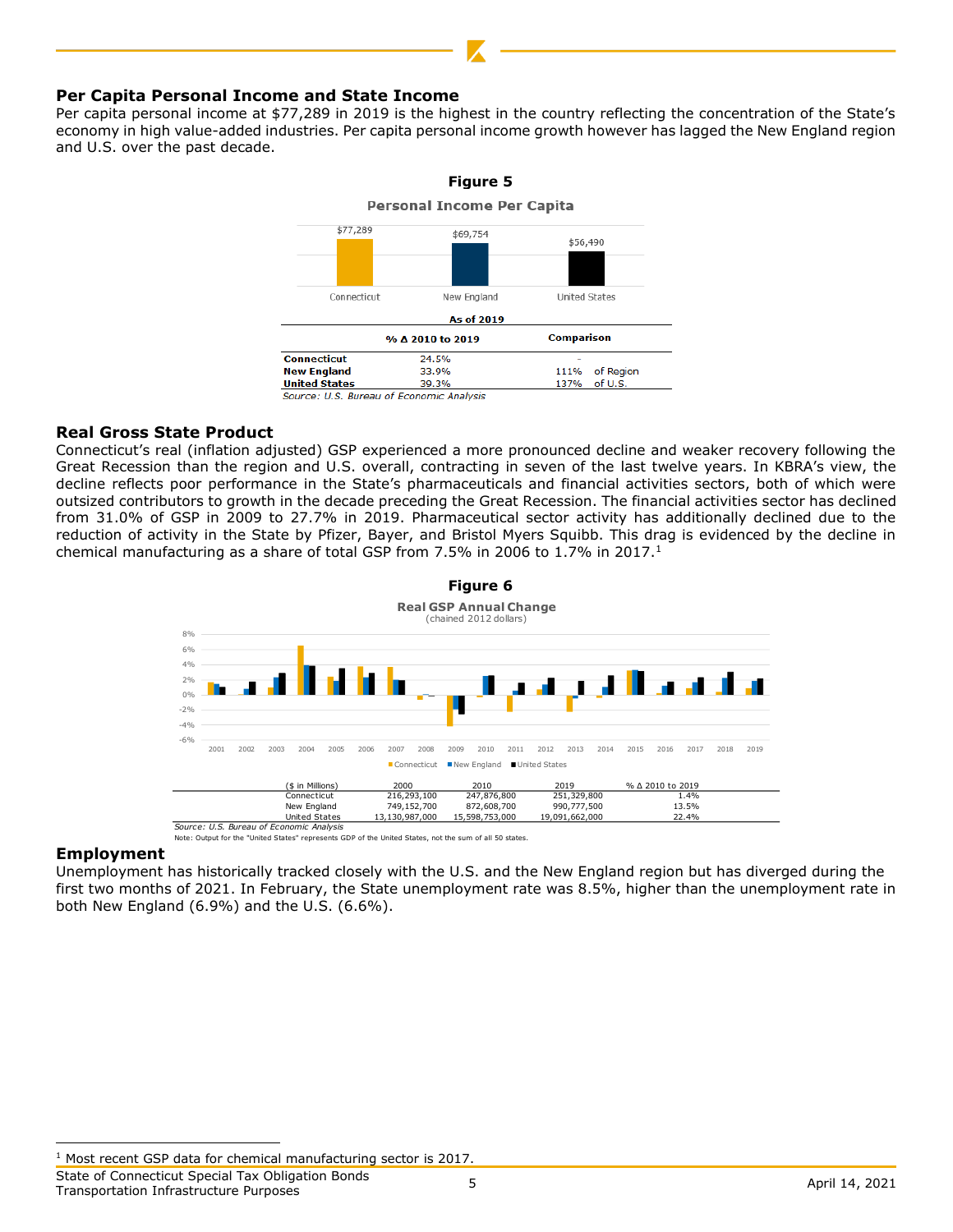

Bold = trough during the Great Recession (2008-2012)

Employment data from 2020 demonstrated a significant contraction due to the COVID-19 pandemic. Total employment decreased 6.7% year over year, with the total number of employed persons in February 2021 (1.55 million) in the State lower than in 2010 (1.78 million). The employment picture may improve later in the year as vaccination efforts progress and COVID-19 related restrictions are further eased.

# **RD 4: Revenue Analysis**

Onset of the COVID-19 pandemic has negatively impacted pledged revenues since March 2020 but actual and projected coverage remains strong and comfortably in excess of the 2.0x annual debt service coverage covenant.

Total pledged revenue volatility is historically low, though the oil companies franchise tax (31% of FY 2020 revenues) is quite sensitive to wholesale oil prices.

Fuel related taxes account for approximately 46% of FY 2020 revenues, these taxes include:

- motor fuels tax (a per gallon gasoline tax with no fuel-price dependent component and a diesel tax with a fuel-price dependent component) and
- oil companies tax, which is highly sensitive to oil prices.

The next largest pledged revenue source is sales taxes followed by motor vehicle receipts (largely registration fees).

Connecticut ranks at the high end of the range for fuel tax rates among northeast states. Connecticut's gasoline motor fuel taxes ranks 16<sup>th</sup> highest among the States as of January 2021.<sup>2</sup>

#### **Trends in Revenues**

The latest consensus revenue estimates from January 15, 2021 indicate that FY 2021 STF revenues will be 10.1% below the level budgeted in the FY 2020 – FY 2021 biennium budget due primarily to the impact of the pandemic and related public health measures on motor fuel consumption and fuel prices. This estimate is improved from the 10.5% decline forecast in OPM's April 30, 2020 estimate. All pledged revenues other than motor vehicle related sales tax and motor vehicle receipts are projected to underperform budget.

The consensus revenue estimates anticipate a strong recovery in STF revenues in FY 2021 (11.5%), FY 2022, (9.7%), and FY 2023 (7.6%) with more modest growth thereafter. The state began allocating sales taxes to the STF in 2016, with 0.3% of the statewide tax of 6.35% deposited in the STF. The allocation was increased to 0.4% in 2017 and 0.5% in 2018. Beginning in 2019, 8% of the sales taxes collected on the sales of new and pre-owned cars was allocated to the STF, with a phased increase in the dedication to 100% of new and pre-owned car sales tax by 2023. The increased

State of Connecticut Special Tax Obligation Bonds State of Connecticut Special Tax Obligation Bonus<br>Transportation Infrastructure Purposes 6 April 14, 2021



*Source: State of Connecticut State Comptroller Statutory Basis (GAAP Based Budgeting) Annual Report for FY 2020*

<sup>2</sup> American Petroleum Institute State Motor Fuel Taxes Rates as of January 1, 2021.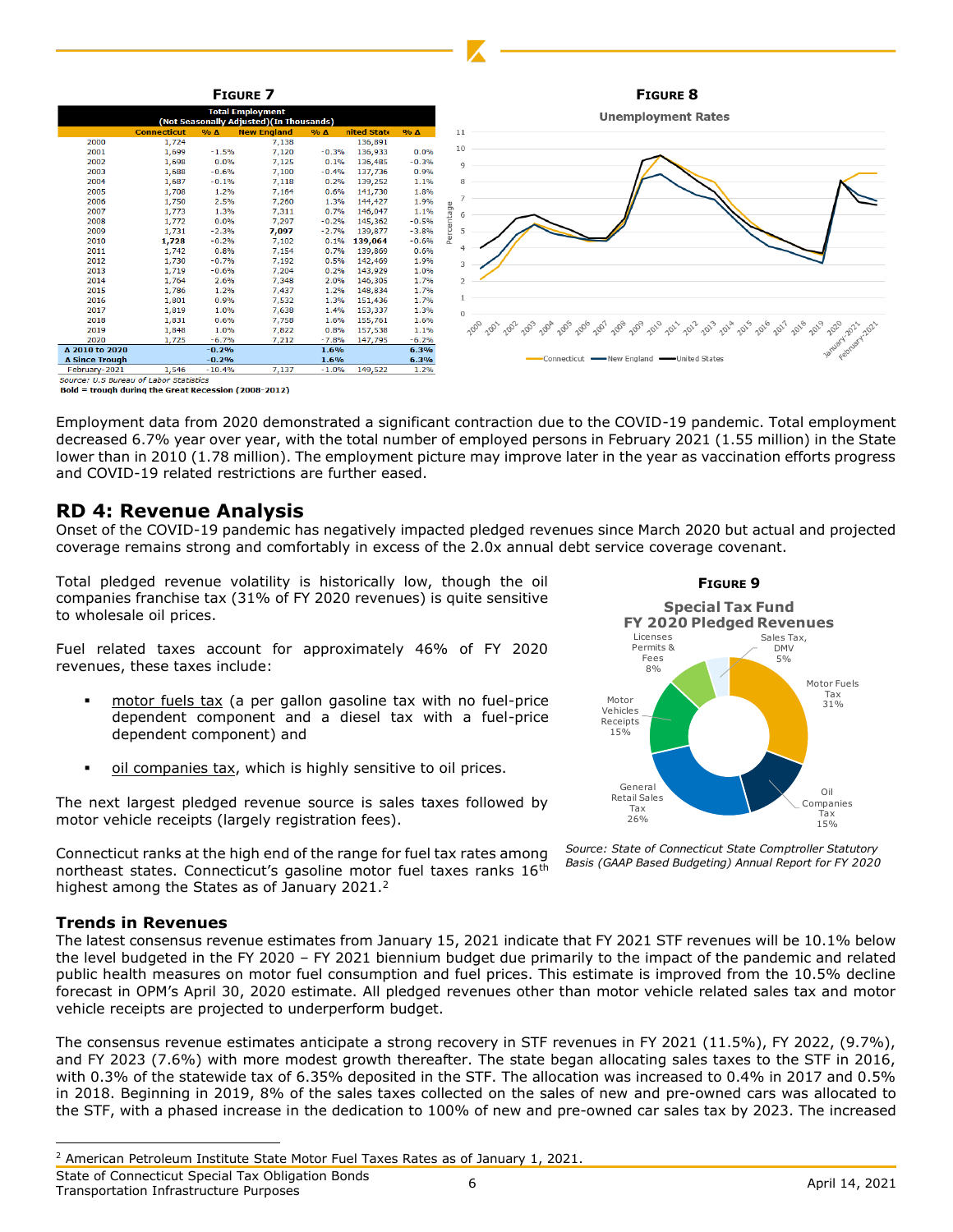allocation of sales taxes is the primary driver of forecast STF revenue growth through FY 2023, though a gradual postpandemic recovery is also a factor.

|                                                                                             |          |         |         |          | <b>FIGURE 10</b> |          |           |       |         |         |         |
|---------------------------------------------------------------------------------------------|----------|---------|---------|----------|------------------|----------|-----------|-------|---------|---------|---------|
| Actual, Estimated, and Projected Debt Service Coverage<br>FYE June 30 (dollars in millions) |          |         |         |          |                  |          |           |       |         |         |         |
|                                                                                             |          | Actual  |         |          |                  | Est.     | Projected |       |         |         |         |
|                                                                                             | 2016     | 2017    | 2018    | 2019     | 2020             | 2021     | 2022      | 2023  | 2024    | 2025    | 2026    |
| Motor Fuels Tax                                                                             | 518      | 499     | 500     | 510      | 478              | 467      | 473       | 486   | 493     | 492     | 491     |
| % change                                                                                    | 0.3%     | $-3.8%$ | 0.3%    | $2.0\%$  | $-6.2%$          | $-2.3%$  | 1.3%      | 2.7%  | 1.3%    | $-0.2%$ | $-0.2%$ |
| Oil Companies Tax <sup>1</sup>                                                              | 250      | 238     | 313     | 313      | 230              | 204      | 246       | 268   | 284     | 298     | 313     |
| % change                                                                                    | $-26.0%$ | $-4.6%$ | 31.1%   | 0.2%     | $-26.4%$         | $-11.7%$ | 21.0%     | 8.8%  | $6.0\%$ | 5.0%    | 5.0%    |
| Sales Tax <sup>2</sup>                                                                      | 109      | 188     | 327     | 371      | 401              | 442      | 652       | 755   | 769     | 792     | 816     |
| % change                                                                                    |          | 72.8%   | 73.8%   | 13.2%    | 8.2%             | 10.3%    | 47.4%     | 15.8% | 1.9%    | 3.0%    | 3.0%    |
| Motor Vehicles Receipts                                                                     | 252      | 243     | 253     | 250      | 242              | 333      | 264       | 266   | 274     | 270     | 273     |
| % change                                                                                    | 0.8%     | $-3.4%$ | 4.2%    | $-1.1\%$ | $-3.5%$          | 37.8%    | $-20.8%$  | 0.8%  | 3.3%    | $-1.7%$ | 1.1%    |
| Licenses, Permits & Fees                                                                    | 144      | 144     | 142     | 150      | 129              | 130      | 141       | 142   | 143     | 144     | 145     |
| % change                                                                                    | $-1.0%$  | $0.1\%$ | $-1.5%$ | 5.8%     | $-14.3%$         | 0.7%     | 8.6%      | 0.9%  | 0.8%    | 0.8%    | 0.8%    |
| Sales Tax - DMV                                                                             | 87       | 85      | 86      | 87       | 73               | 94       | 88        | 90    | 90      | 91      | 92      |
| Federal Payments                                                                            | 12       | 12      | 12      | 12       | 12               | 12       | 11        | 10    | 9       | 8       |         |
| Interest Income                                                                             | 8        | 9       | 18      | 37       | 22               | 5        | 5         | 6     | 6       | 8       | q       |
| Transfers                                                                                   | (7)      | (7)     | (6)     | (6)      | (36)             | 25       | (6)       | (6)   | (6)     | (6)     | (6)     |
| Refunds                                                                                     | (21)     | (17)    | (15)    | (37)     | (35)             | (20)     | (21)      | (21)  | (22)    | (22)    | (23)    |
| <b>Total Net Revenues</b>                                                                   | 1,353    | 1,394   | 1,630   | 1,688    | 1,517            | 1,691    | 1,854     | 1,995 | 2,042   | 2,075   | 2,118   |
| % change                                                                                    | $-0.6%$  | 3.0%    | 17.0%   | 3.6%     | $-10.2%$         | 11.5%    | 9.7%      | 7.6%  | 2.4%    | 1.6%    | 2.0%    |
| Debt Service <sup>3</sup>                                                                   | 492      | 542     | 574     | 642      | 651              | 689      | 779       | 849   | 911     | 966     | 1,011   |
| <b>Debt Service Coverage</b>                                                                | 2.7x     | 2.6x    | 2.8x    | 2.6x     | 2.3x             | 2.5x     | 2.4x      | 2.4x  | 2.2x    | 2.1x    | 2.1x    |

*Source: POS Table 8 for revenues and Table 9 for debt service and coverage.*

<sup>1</sup>All oil companies tax collections deposited to STF beginning FY2016.

<sup>2</sup>Reallocation of sales tax began in FY2016, at an increasing rate, with phase in of new car sales tax beginning at 8% in FY 2019, 17% in FY 2020, 56% in FY 21, 75% in FY22, and 100% in FY23.

3 Includes existing debt service requirements plus anticipated debt service on projected annual issuance of \$875 each year from FY 2021 to FY 2026.

#### **Motor Fuels Tax**

The motor fuels tax revenue consists of three taxes: the gasoline tax, the special fuels tax (includes diesel), and the motor carrier road tax. The gasoline tax is the dominant source of the motor fuel tax. The tax is levied on gallons sold, has limited fuel price exposure and thus does not experience extreme volatility from fuel price swings.

Annual revenue growth in the decade preceding the pandemic averaged about 1%, reflecting constrained consumption growth from both slow economic growth and the increasing efficiency of motor vehicles. Motor fuels tax decline 6.2% in FY 2020 and is projected to decline another 2.3% in FY 2021 due to reduced consumption trends associated with the pandemic. The decline reflects sensitivity to fuel consumption and, in the case of diesel only, a reduction in the tax rate tied to a reduction in the wholesale price of diesel. Modest recovery is forecast in the subsequent three years with flat to mildly declining revenues thereafter.

The gasoline tax rate has been at the current 25 cents per gallon level for the last 15 years. The diesel tax rate is set at a base rate of 29 cents per gallon plus a factor equal to the average wholesale price times the Oil Companies Tax rate.<sup>3</sup> The Motor Fuels Tax is paid by distributors monthly to the STF, helping to provide a smooth cashflow for the STF.

| <b>FIGURE 11</b> |                                |               |  |  |  |  |  |  |
|------------------|--------------------------------|---------------|--|--|--|--|--|--|
| FYE June 30      | Motor Fuel Tax Rate Per Gallon |               |  |  |  |  |  |  |
| FY               | <b>Gasoline</b>                | <b>Diesel</b> |  |  |  |  |  |  |
| 2005             | \$0.250                        | \$0.260       |  |  |  |  |  |  |
| 2006             | \$0.250                        | \$0.260       |  |  |  |  |  |  |
| 2007             | \$0.250                        | \$0.260       |  |  |  |  |  |  |
| 2008             | \$0.250                        | \$0.370       |  |  |  |  |  |  |
| 2009             | \$0.250                        | \$0.434       |  |  |  |  |  |  |
| 2010             | \$0.250                        | \$0.451       |  |  |  |  |  |  |
| 2011             | \$0.250                        | \$0.396       |  |  |  |  |  |  |
| 2012             | \$0.250                        | \$0.462       |  |  |  |  |  |  |
| 2013             | \$0.250                        | \$0.512       |  |  |  |  |  |  |
| 2014             | \$0.250                        | \$0.549       |  |  |  |  |  |  |
| 2015             | \$0.250                        | \$0.545       |  |  |  |  |  |  |
| 2016             | \$0.250                        | \$0.503       |  |  |  |  |  |  |
| 2017             | \$0.250                        | \$0.417       |  |  |  |  |  |  |
| 2018             | \$0.250                        | \$0.417       |  |  |  |  |  |  |
| 2019             | \$0.250                        | \$0.439       |  |  |  |  |  |  |
| 2020             | \$0.250                        | \$0.465       |  |  |  |  |  |  |
| 2021             | \$0.250                        | \$0.446       |  |  |  |  |  |  |

*Source: State of Connecticut STO Official Statements.*

<sup>&</sup>lt;sup>3</sup>The wholesale rate is as reported by the Oil Price Information Service weekly, from April 1 to March 31, for the period prior to the rate effective date of July 1.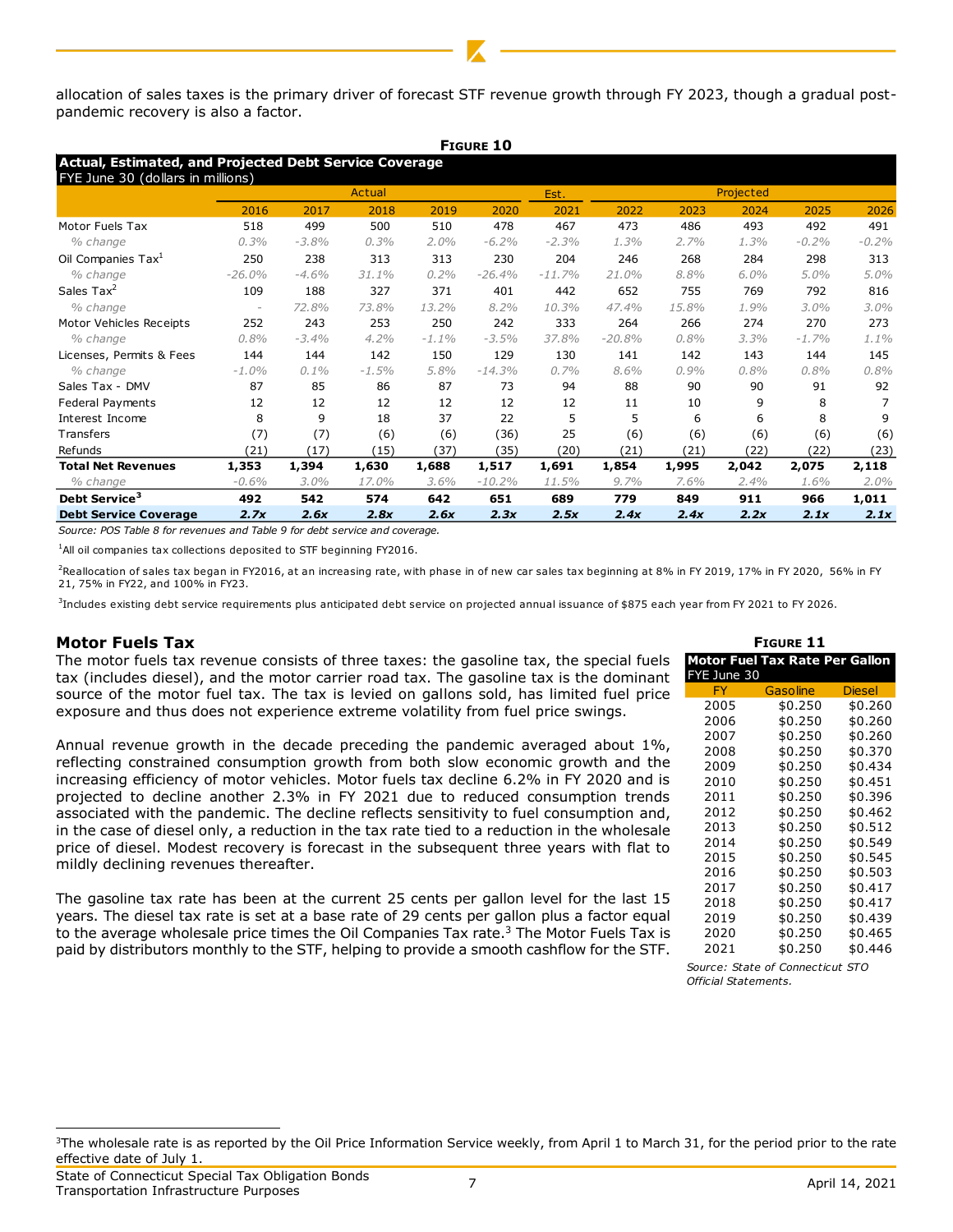### **Oil Companies Tax**

The oil companies tax is levied on the gross earnings from the sale of petroleum products, and thus is sensitive to volatility in gasoline prices. The tax is paid quarterly. Beginning July 1, 2015, the Commissioner of Revenue Services deposits 100% of the tax revenues directly into the STF. Previously, statutes specified the amount of oil companies tax revenue to be transferred to the STF from the General Fund.

Oil companies tax revenue declined 26.4% in FY 2020 and is projected to decline another 11.7% in FY 2021 reflecting sensitivity to both fuel consumption and prices. Receipts are projected to recover gradually beginning in FY 2022 and recover to the FY 2019 pre-pandemic level by FY 2026 as consumption and oil prices recover.

#### **Motor Vehicles Receipts and Licenses, Permits, and Fees**

The two categories of motor vehicle receipts, and licenses, permits and fees include approximately 25 different revenues from a basket of transportation related charges. The major revenue source is motor vehicle registration fees, accounting for approximately 50% of this basket's receipts. Overall, revenues from these combined categories have been relatively flat.

Such revenues declined 7.5% in FY 2020 due to the granting of a 90-day extension from DMV credentials on March  $10<sup>th</sup>$  expiring through June  $8<sup>th</sup>$  in response to the COVID-19 crisis. Foregone revenues are expected to be largely recouped in FY 2021 and level out thereafter as renewals return to an ordinary schedule.

#### **FIGURE 12**

| <b>Oil Companies Tax Rates and Collections</b> |      |    |                    |  |  |  |  |  |
|------------------------------------------------|------|----|--------------------|--|--|--|--|--|
| FYE June 30 (dollars in millions)              |      |    |                    |  |  |  |  |  |
| FY                                             | Rate |    | <b>Collections</b> |  |  |  |  |  |
| 2005                                           | 5.0% | \$ | 179                |  |  |  |  |  |
| 2006                                           | 5.8% |    | 180                |  |  |  |  |  |
| 2007                                           | 6.3% |    | 309                |  |  |  |  |  |
| 2008                                           | 7.0% |    | 368                |  |  |  |  |  |
| 2009                                           | 7.0% |    | 368                |  |  |  |  |  |
| 2010                                           | 7.0% |    | 365                |  |  |  |  |  |
| 2011                                           | 7.0% |    | 335                |  |  |  |  |  |
| 2012                                           | 7.0% |    | 373                |  |  |  |  |  |
| 2013                                           | 7.0% |    | 375                |  |  |  |  |  |
| 2014                                           | 8.1% |    | 416                |  |  |  |  |  |
| 2015                                           | 8.1% |    | 338                |  |  |  |  |  |
| 2016                                           | 8.1% |    | 250                |  |  |  |  |  |
| 2017                                           | 8.1% |    | 238                |  |  |  |  |  |
| 2018                                           | 8.1% |    | 313                |  |  |  |  |  |
| 2019                                           | 8.1% |    | 313                |  |  |  |  |  |
| 2020                                           | 8.1% |    | 230                |  |  |  |  |  |
| 2021 (Est)*                                    | 8.1% |    | 204                |  |  |  |  |  |

*Source: State of Connecticut STO POS and Connecticut General Assembly Office of Legislative Research* 

*\*OMP Letter to Comptroller dated March 19, 2021 for period ended February 28, 2021.*

### **Sales Tax**

As part of a State transportation infrastructure initiative, beginning in FY 2016, a specific portion of the State's general retail sales tax revenue was allocated as a new pledged revenue source. In FY 2016 and FY 2017, State budget stress led to delays in and reduction of allocated state retail sales tax revenues to the STF. The current enacted biennium budget reduced the allocation to the STF in FY 2020 and FY 2021. The State has benefitted from significant federal assistance and relative economic resilience through the pandemic, but sales taxes could once again be reduced should State budget pressures emerge. The 2.0x annual debt service rate covenant mitigates the risk of substantial revenue diversion.

Sales tax receipts increased 8.2% in FY 2020 despite the pandemic due to the increased allocation of new and preowned car sales tax revenues from 8% in FY 2019 to 33% in FY 2020. The consensus revenue estimate forecasts further growth of 10.3% in FY 2021, 47.4% in FY 2022, and 15.8% in FY 2023 at which time the allocation of all new and preowned car sales tax revenues to the STF will be fully phased in.

#### **STF Operations**

The Special Transportation Fund was established in June 1983 to account for the transportation related taxes, revenues and fees pledged for payment of special tax obligation bonds issued by the State and utilized as a source of funding for state transportation programs. The operations of the STF is included in the State CAFR as a major governmental fund. A separate financial report is also produced for the STF, showing each of its major funds. During the year OPM and the legislature's Office of Fiscal Analysis are required to issue consensus revenue estimates for a five-year period going forward on January 15, April 30 and November 10 of each year.

The State's Infrastructure Program began in 1984. The Program funds maintenance and improvement projects for the State's highways and local roads, bridges, transit (including bus and rail projects) and aviation improvements. The major sources of funding for the Infrastructure Program has been federal funding, followed by Special Tax Obligation Bonds and State appropriations. In 2015, the State launched a 30-year plan for modernizing and upgrading the State's transportation infrastructure called Let's Go CT! as part of the ongoing Infrastructure Program. Annual issuance of \$875 million a year is planned for 2021- 2026.

# **RD 5: Coverage and Bond Structure**

KBRA views the coverage and bond structure of the STO bonds as strong based on declining annual debt service requirements and historic coverage at or above 2.3x in each of the last five years. All outstanding bonds are fixed rate and mature within 20 years, a structure that the State anticipates maintaining.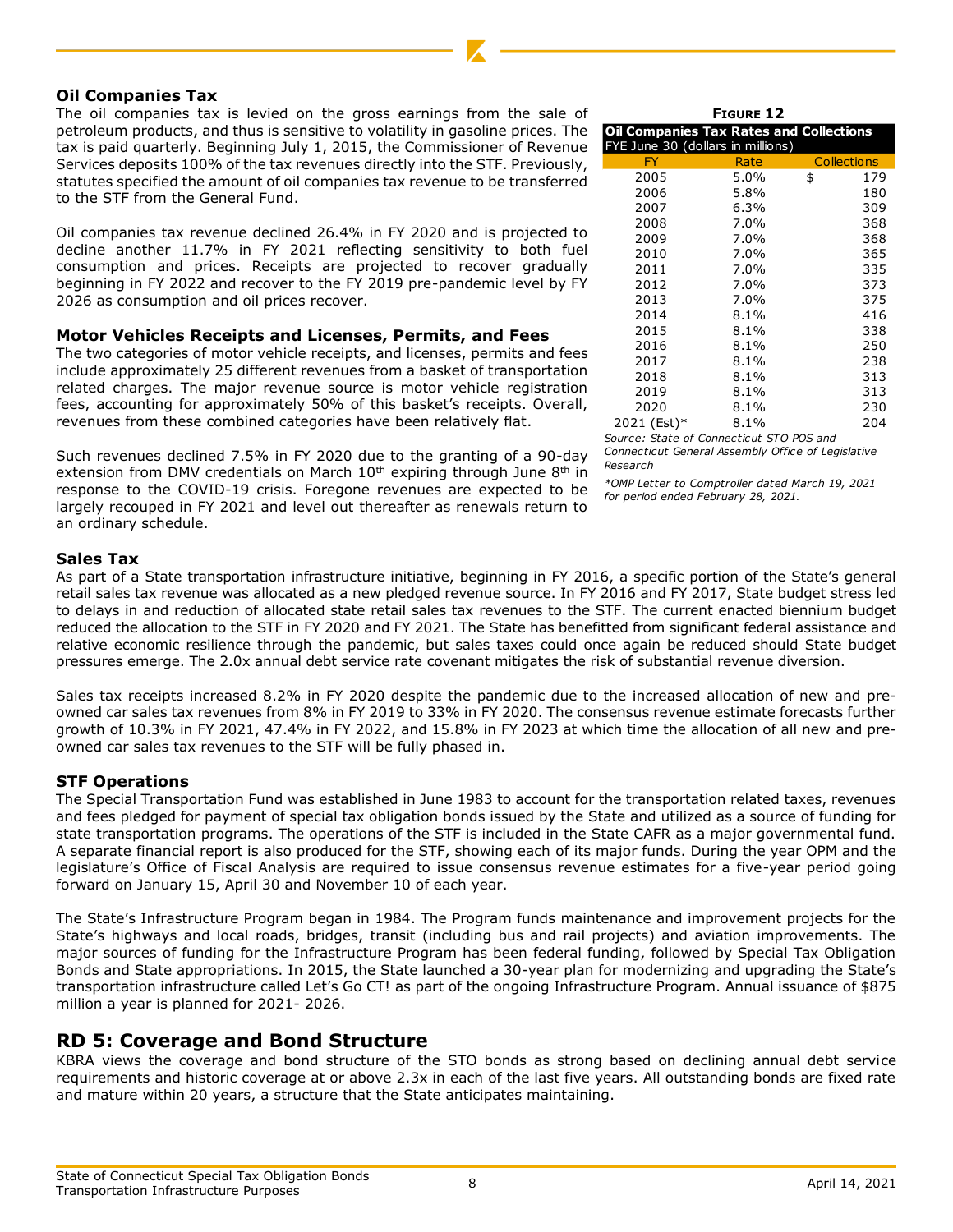**FIGURE 13**

**Pro Forma Annual Debt Servce**



*Source: State of Connecticut*

January 15, 2021 consensus revenue estimates through FY 2024 and OPM estimate through FY 2026 estimate that pledged revenues will increase 11.5% in FY 2021, 9.7% in FY 2022, and 7.6% in FY 2023 lifted by a gradual post-pandemic recovery and the phase in of distribution of 100% of new and pre-owned car sales tax to the STF over this period.

Based on these revenue assumptions and anticipated debt service requirements with issuance of \$875 million each year through FY 2026, debt service coverage is projected to remain strong declining from 2.5x in FY 2021 to 2.1x in FY 2026.

| <b>FIGURE 14</b>                                    |             |                  |             |             |             |             |             |
|-----------------------------------------------------|-------------|------------------|-------------|-------------|-------------|-------------|-------------|
| <b>Debt Service Coverage Historic and Projected</b> |             |                  |             |             |             |             |             |
| FYE June 30 (dollars in millions)                   |             |                  |             |             |             |             |             |
|                                                     | 2020        | 2021             | 2022        | 2023        | 2024        | 2025        | 2026        |
|                                                     | Actual      | <b>Estimated</b> | Projected   | Projected   | Projected   | Projected   | Projected   |
| Motor Fuels Tax                                     | 478.2<br>\$ | 467.4<br>\$      | 473.3<br>\$ | 486.0<br>\$ | 492.5<br>\$ | 491.5<br>\$ | 490.5<br>\$ |
| Oil Companies Tax                                   | 230.4       | 203.5            | 246.3       | 268.0       | 284.2       | 298.4       | 313.3       |
| Sales and Use Tax                                   | 400.9       | 442.3            | 651.8       | 754.6       | 769.3       | 792.3       | 816.0       |
| Motor Vehicle Receipts                              | 241.6       | 332.9            | 263.5       | 265.6       | 274.4       | 269.6       | 272.6       |
| License, Permits, Fee Revenues                      | 128.7       | 129.6            | 140.7       | 141.9       | 143.1       | 144.2       | 145.4       |
| Sales Tax-DMV                                       | 73.1        | 94.0             | 88.2        | 89.5        | 90.4        | 91.3        | 92.2        |
| Other                                               | (36.3)      | 21.0             | (9.9)       | (11.1)      | (11.8)      | (12.0)      | (12.2)      |
| <b>Total Net Revenues</b>                           | 1,516.6     | 1,690.7          | 1,853.9     | 1.994.5     | 2,042.1     | 2,075.3     | 2,118.0     |
| Debt Sevice <sup>1</sup>                            | 650.8       | 688.8            | 778.8       | 849.0       | 911.0       | 965.7       | 1,011.3     |
| <b>Debt Service Coverage</b>                        | 2.3x        | 2.5x             | 2.4x        | 2.4x        | 2.2x        | 2.1x        | 2.1x        |

*Source: POS Table 8 for revenues and Table 9 for debt service and coverage.*

1 Includes existing debt service requirements plus anticipated debt service on projected annual issuance of \$875 each year from FY 2021 to FY 2026.

#### **Coverage Sensitivity**

Based on projected FY 2021 net revenues of \$1.69 billion and pro forma MADS of \$718 million, which includes projected debt service on the currently offered bonds but not future issuance, pledged revenues could decline by 15.0% before reaching the 2.0x MADS coverage additional bonds test or by 57.5% before reaching 1.00x coverages. KBRA views this level of coverage as strong.

KBRA has revised assessment of the Coverage and Bond Structure rating determinant to AAA from AA+ reflecting the strong historic and projected debt service coverage in excess of 2.0x.